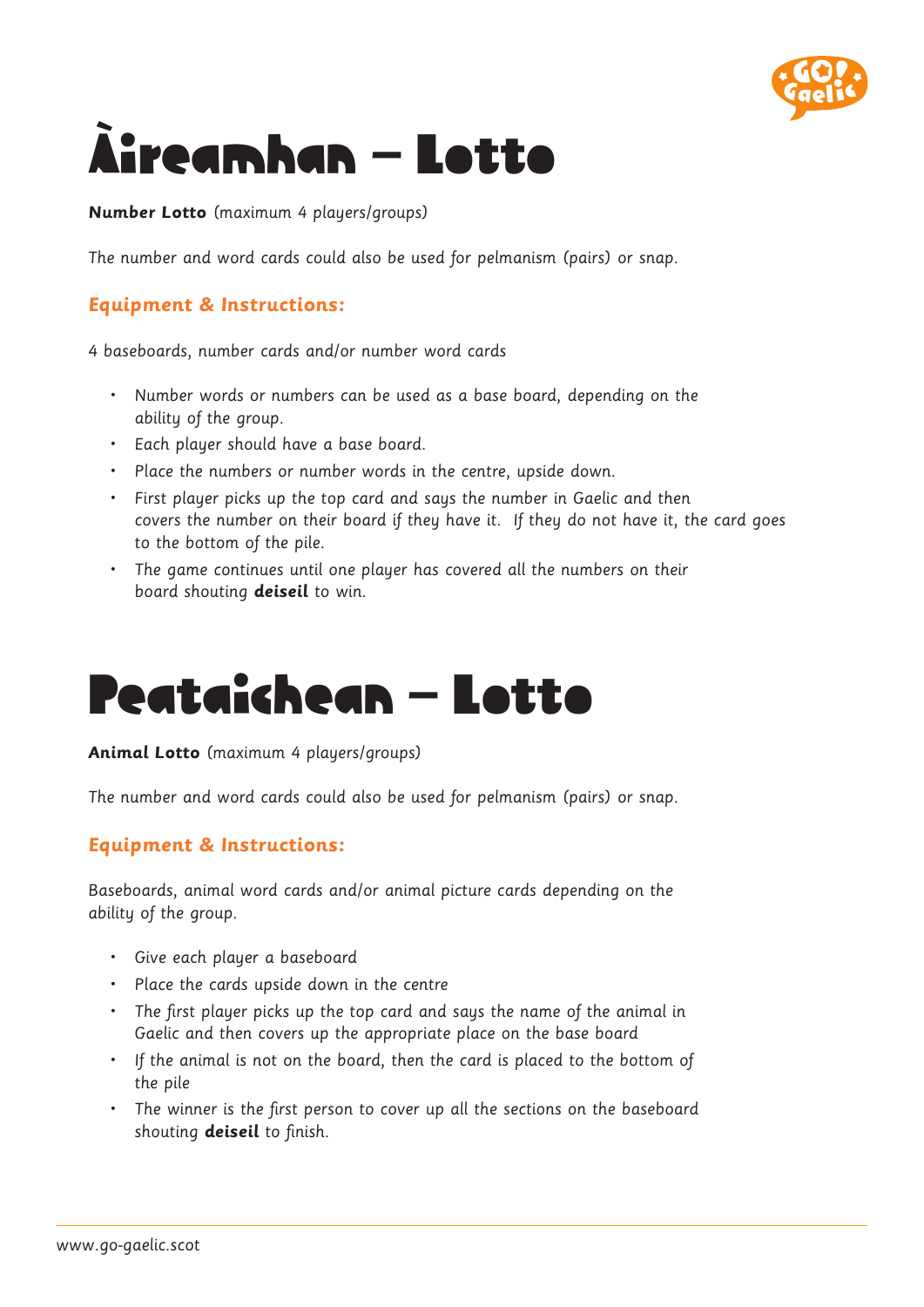

# An Taigh

#### **The House**

### **Equipment & Instructions:**

1 baseboard and set of house words per person, plus dice.

- • Before starting write the numbers 1-6 in a column on the board and beside each number write a house word e.g. **uinneag, balla, similear** etc
- The first player shakes the dice and they must get the number corresponding to wall to start,

followed by roof etc.

• The winner is the first person to complete their house.



#### **Clothes Lotto** (maximum 6 players/groups)

The number and word cards could also be used for pelmanism (pairs) or snap.

### **Equipment & Instructions:**

Baseboards, clothes word cards and/or clothes picture cards depending on the ability of the group.

- • Give each player a baseboard
- • Place the cards upside down in the centre
- The first player picks up the top card and says the name of the item in Gaelic and then covers up the appropriate place on the base board
- • If the item is not on the board, then the card is placed at the bottom of the pile
- The winner is the first person to cover up all the sections on the baseboard shouting deiseil to finish.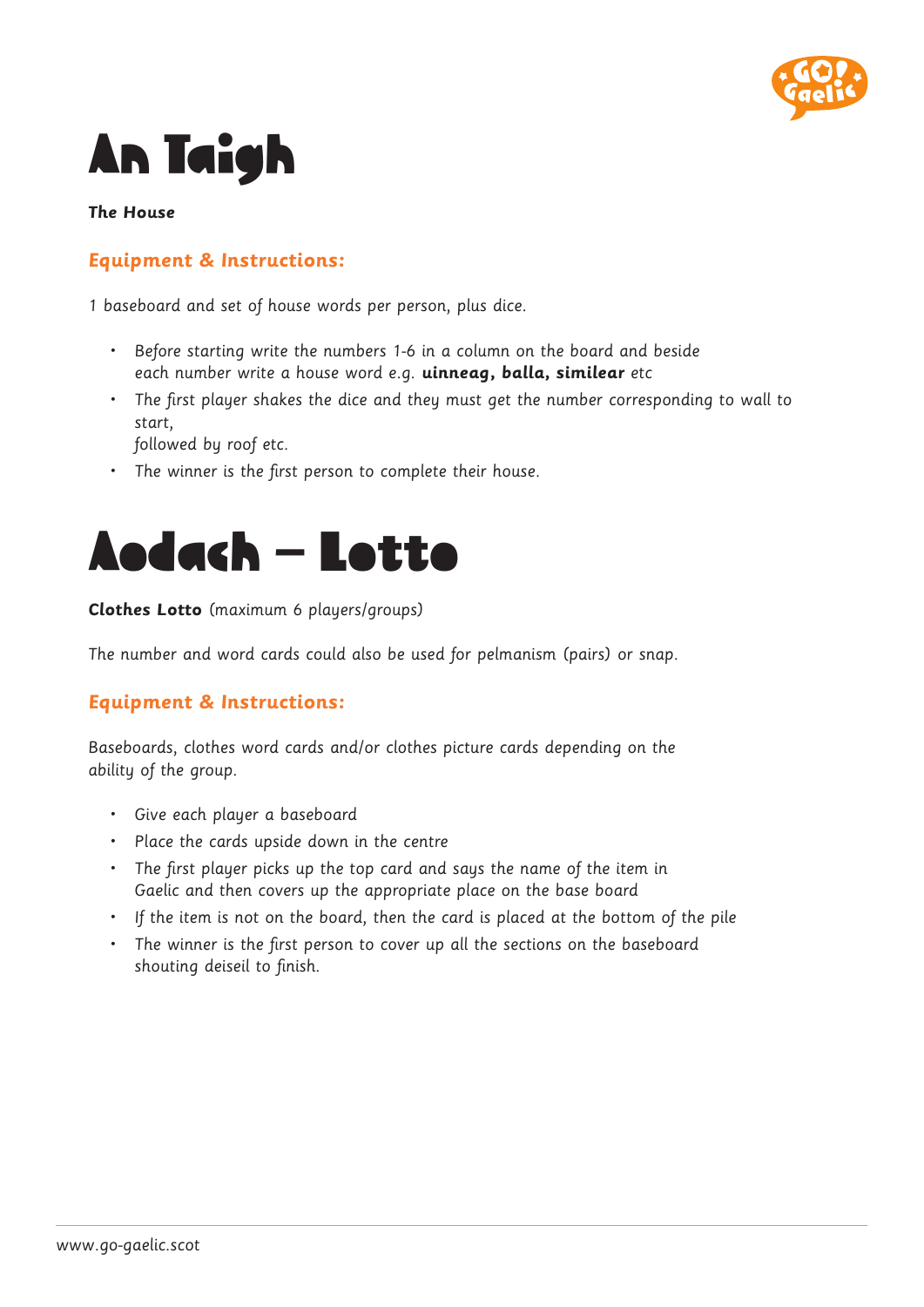

# Cairtean Còmhraidh

#### **Conversation Cards**

The conversation cards, giving visual cues, can be used for paired speaking tasks when some or all of the relevant vocabulary has been learned.

- There are eight different cards per set. e.g.the Mi fhin cards could be used when pupils have learned to ask and reply to **"Dè 'n t-ainm a th' ort?"** and **"Dè 'n aois a tha thu?"**
- The cards give pupils an opportunity to use vocabulary other than what they would require to talk about themselves
- The cards could also be used by pupils individually to give the information on the card in a spoken or written presentation.

# **a) Mi fhìn**

The Mi fhìn cards give visual cues for replies to the questions:

**Ciamar a tha thu? Dè 'n t-ainm a th' ort? Dè 'n aois a tha thu? Càite bheil thu a' fuireach? Dè 'n àireamh fòn a th' agad?**

### **b) Teaghlach agus Peataichean**

The Teaghlach agus Peataichean cards give visual cues for replies to the questions:

**A bheil piuthar agad? A bheil bràthair agad? A bheil peathraichean no bràithrean agad? A bheil peata agad? Dè 'n t-ainm a th' air/oirre? Cò ris a tha e/i coltach?**

#### **c) Biadh agus Deoch**

The Biadh agus Deoch cards give visual cues for replies to the questions:

**Dè am biadh is toil leat/as fheàrr leat? Dè am biadh nach toil leat? Carson?**

### **d) Cuspairean Sgoile**

The Cuspairean Sgoile cards give visual cues for replies to the questions: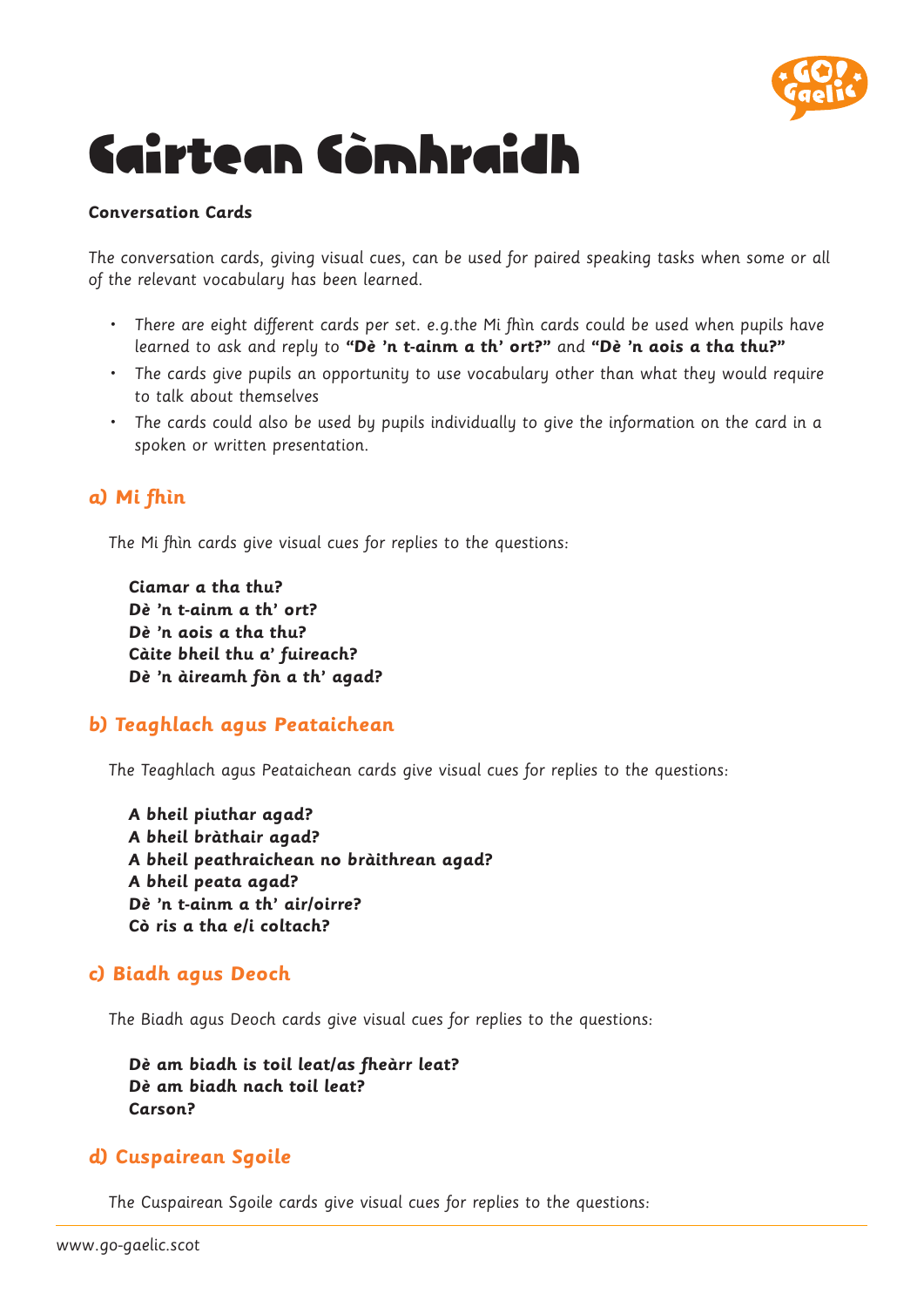

**Dè na cuspairean is toil leat/as fhèarr leat anns an sgoil? Dè na cuspairean nach toil leat anns an sgoil? Carson?**

#### **e) Cur-seachadan**

The Cur-seachadan cards give visual cues for replies to the questions:

**Dè na cur-seachadan a th' agad? A bheil cur-seachad agad? Cuin a bhios tu a'…? A bheil thu math air…? Càit' am bidh thu a'…? Cò bhios a'…còmhla riut?**



#### **Weather Dominoes**

### **Equipment and Instructions: 36 cards for up to 6 players.**

The game reinforces weather phrases which link with the matching weather flashcards, depicting: tha i fuar, sgòthach, fliuch, teth, tha sneachda ann, tha tàirneanaich agus dealanaich ann (or other phrases that would match the picture, e.g. tha i grianach/brèagha.

- • Share the cards out equally between the players or
- • Give each player 3 or 4 cards and leave the rest in a "Bank". When a player cannot play from his or her hand, cards can be taken from the bank until they pick one that allows them to play the game
- The first player puts a domino card down, saying the Gaelic for each picture
- • Players will add matching pictures in turn, saying the Gaelic phrases each time
- • The winner will be the first player to use all his or her cards.



#### **Time Dominoes**

### **Equipment and instructions: 36 cards for up to six players.**

The game reinforces ….o'clock , using clocks and phrases for: uair, dà uair, trì uairean, deich uaire-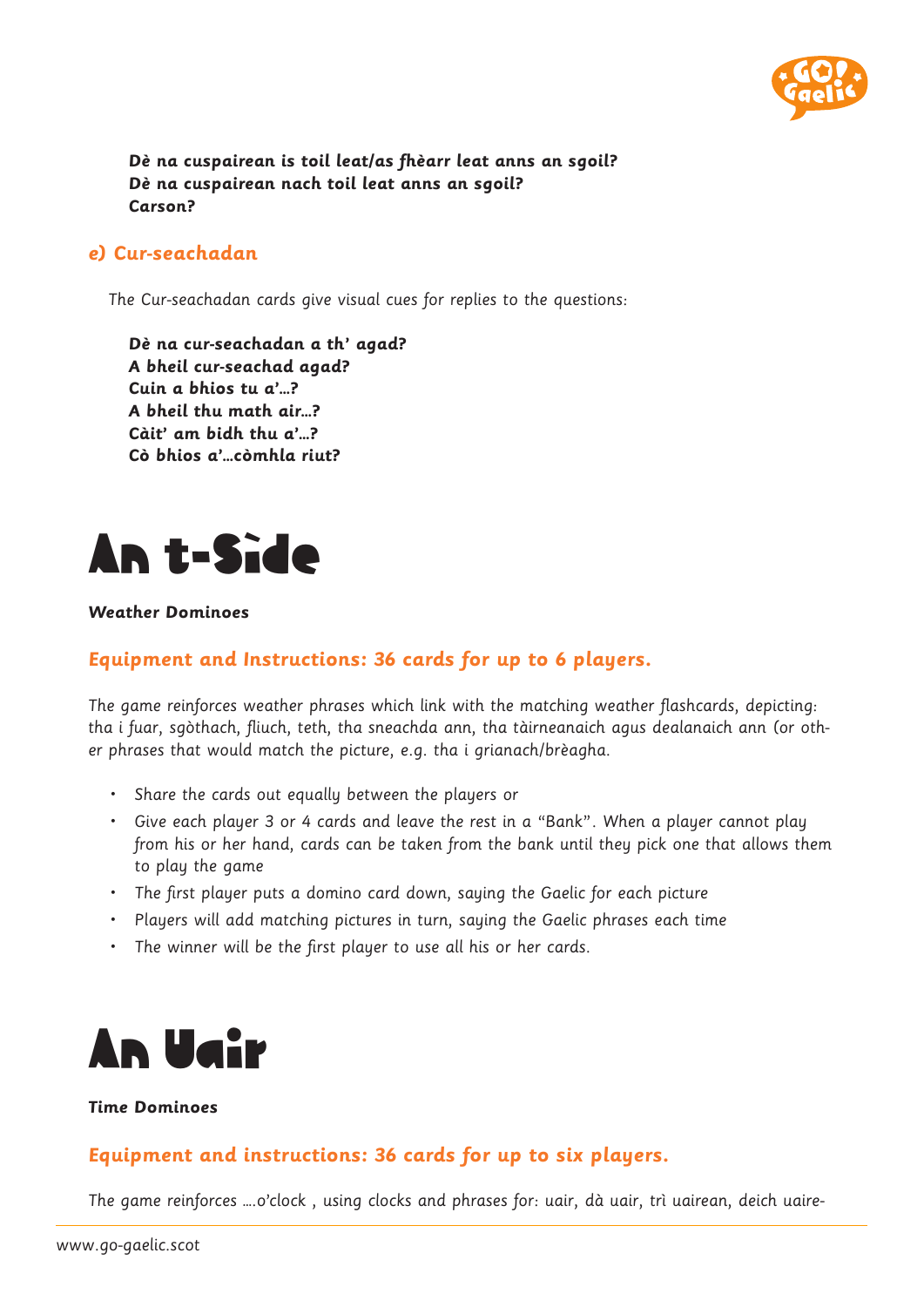

an, aon uair deug and dà uair dheug.

- • Share the cards out as for Weather Dominoes
- • The first player puts a domino card down, saying the times in Gaelic
- • Players will add matching cards in turn, saying the times in Gaelic
- • The winner will be the first player to use all his or her cards.



#### **Food lotto**

# **Equipment and Instructions: 6 Baseboards with matching word card. Dice. The game can be played by up to six players.**

- • Give each player a baseboard and matching word cards
- • The first player throws the dice and picks up the word card which matches that number on the list on the baseboard. The word is then put on the matching picture on the lotto grid
- • Players must say the name of the food each time and should be encouraged to use phrases like: Tha mi ag iarraidh…., chan eil mi ag iarraidh…., is toil leam….. cha toil leam….., tha …… math, milis, blasta, geur etc
- The winner will be the first player to fill the food lotto board with words.

# Teaghlaich Pheataichean

#### **Happy Families – Pets**

#### **24 cards for three or more players**

There are 4 cards, mother, father, sister, brother for each of six pets.

- • Mix the cards and divide between the players
- • Players must not see what cards another player has in his or her hand
- • Players then ask each other for cards to complete a pet family
- When a player has a set (a complete family) he or she will put the set on the table
- • If a player's cards are all taken but he or she has no family sets, he or she can still take a turn
- The winner is the player who collects most families and has no cards left.

Players will ask any other player of their choice 'A bheil …. agad?' (e.g. bràthair coineanach) or